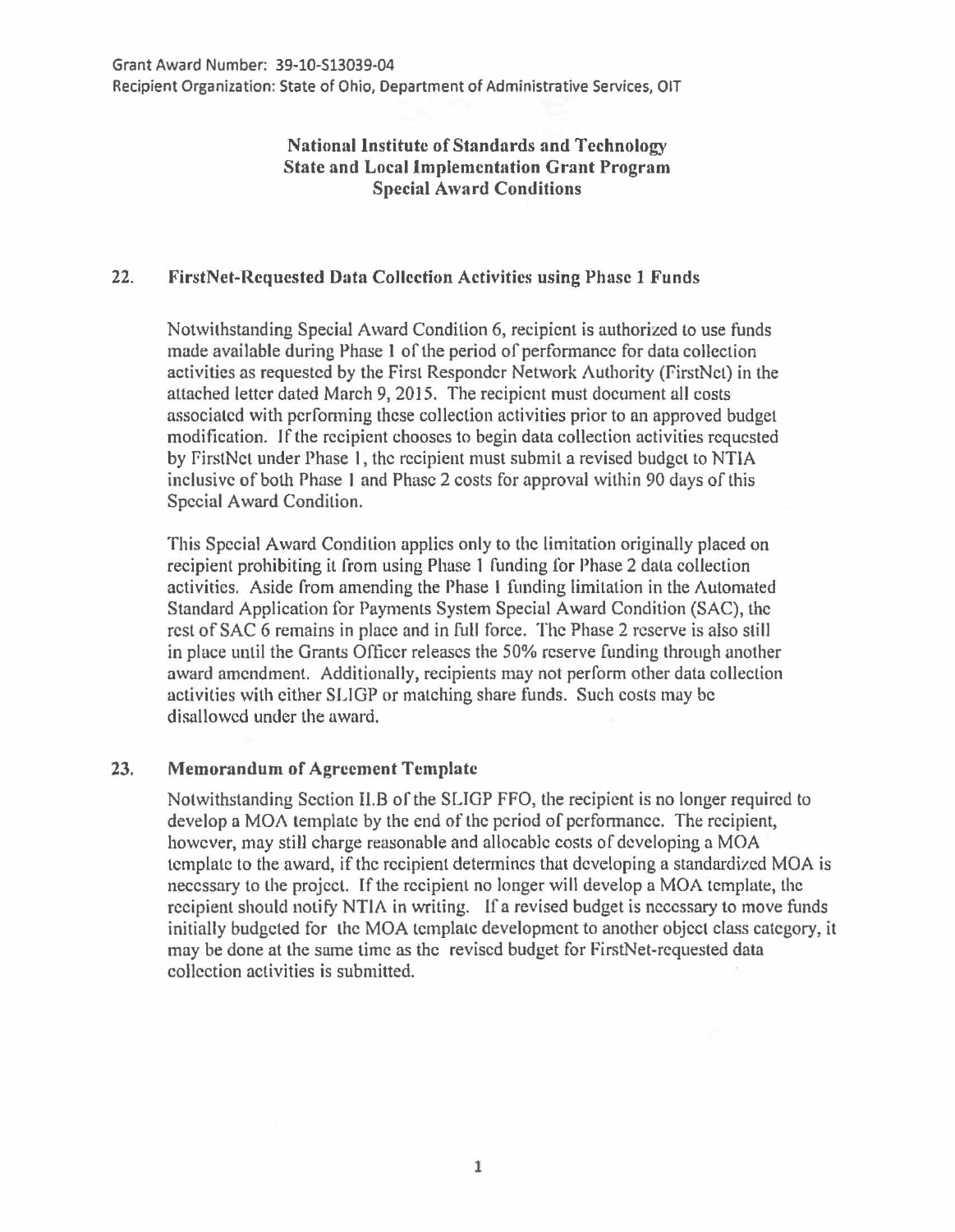

March 9, 2015

The Honorable Lawrence E. Strickling Assistant Secretary for Communications and Information U.S. Department of Commerce 1401 Constitution Avenue, N.W. Washington, D.C. 20230

RE: SLIGP Second Phase- Finalized Data Collection Elements

Dear Assistant Secretary Strickling:

The First Responder Network Authority (FirstNct) has confinncd its approach to data collection for the second phase of the State and Local Implementation Grant Program (SLIGP) following meetings with, and the receipt of input from, the State Single Points of Contact (SPOCs). Based on the processes and anticipated timing for the development of the Comprehensive Network Solution(s) Request for Proposal and State Plans for building, operating, and deploying the nationwide public safety broadband network, along with the feedback from many SPOCs, FirstNet has concluded that the attached data collection clements arc those that would be useful for the second phase of SLIGP and will pursue accordingly.

The attached data elements arc intended to maximize the collection of stakeholder inputs for f'irstNct's planning process to help shape the Nationwide Public Safety Broadband Network acquisition and ultimately the State Plans that are delivered to each Governor. In particular, FirstNet will request data from the States on five general topics:

- l) Coverage desired coverage areas and deployment phases
- 2) Users and Operational Areas information on potential user base and their operational areas
- 3) Capacity Planning- information on applications and data usage
- 4) Current Providers / Procurement information on current service providers, plans, and potential barriers to adoption
- 5) State Plan Decision documentation of the process and potential barriers for State Plan decision-making

I thank you for your prompt attention to this matter and, as always, look forward to our ongoing partnership on SLIGP endeavors.

Sincerely TJ Kennedy

**Acting Executive Director** First Responder Network Authority

 $cc:$ Stephen Fletcher, Associate Administrator for Public Safety National Telecommunications and Information Administration